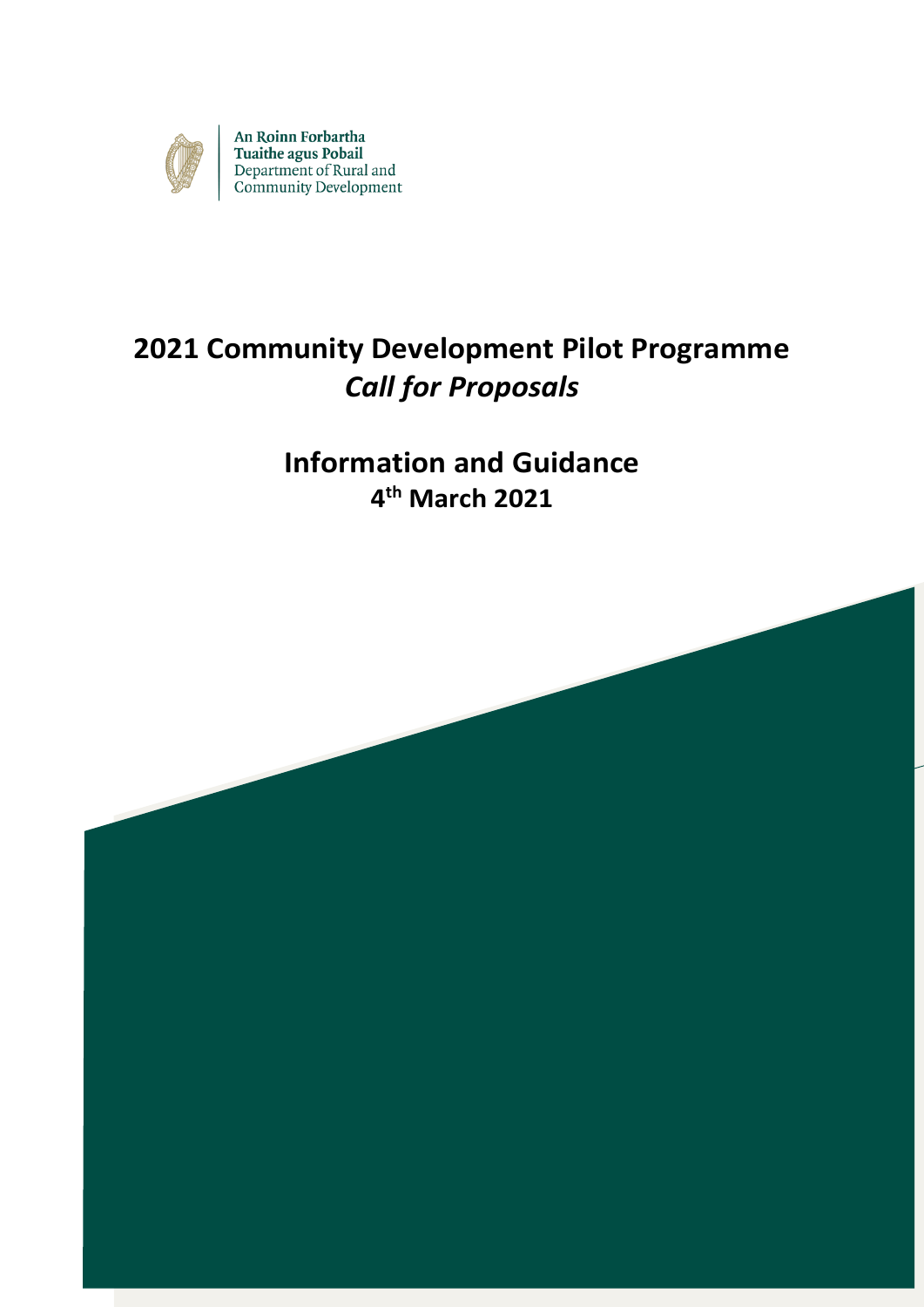### **Introduction**

The Programme for Government commits to "*Introduce, on a phased basis, a number of projects similar in approach to Community Development Projects*".

To advance this commitment, the Department of Rural and Community Development is announcing the introduction of a pilot Community Development Programme which will consist of up to eight projects promoting an autonomous approach to community work with marginalised communities. Initial funding of €1m for 2021 has been secured. It is expected that the programme will continue for three years. Continuation of the Programme or expansion beyond the three years will be dependent on the evaluation of the Programme and on availability of funds.

## Aim and Objectives of the Programme

The aim of the Community Development Pilot Programme is to trial community development initiatives that address poverty, social exclusion and inequality, and promote human rights.

The objectives of the Community Development Programme are to:-

- develop community development responses to a range of social, economic and environmental concerns;
- facilitate an empowering collaborative approach to building relationships and undertake cooperative initiatives between marginalised groups, mainstream services and decision-making bodies; and
- showcase and profile the benefits of an autonomous approach to community development in relation to existing, new and emerging issues.

The focus in the first instance will be on community development organisations working or seeking to work at local level to address issues in areas such as<sup>1</sup> racism (including Travellers and Roma), domestic or sexual violence, migration, gender, people living in direct provision or seeking international protection, climate action and just transition.

 $\overline{a}$ 

<sup>&</sup>lt;sup>1</sup> This list is indicative and not definitive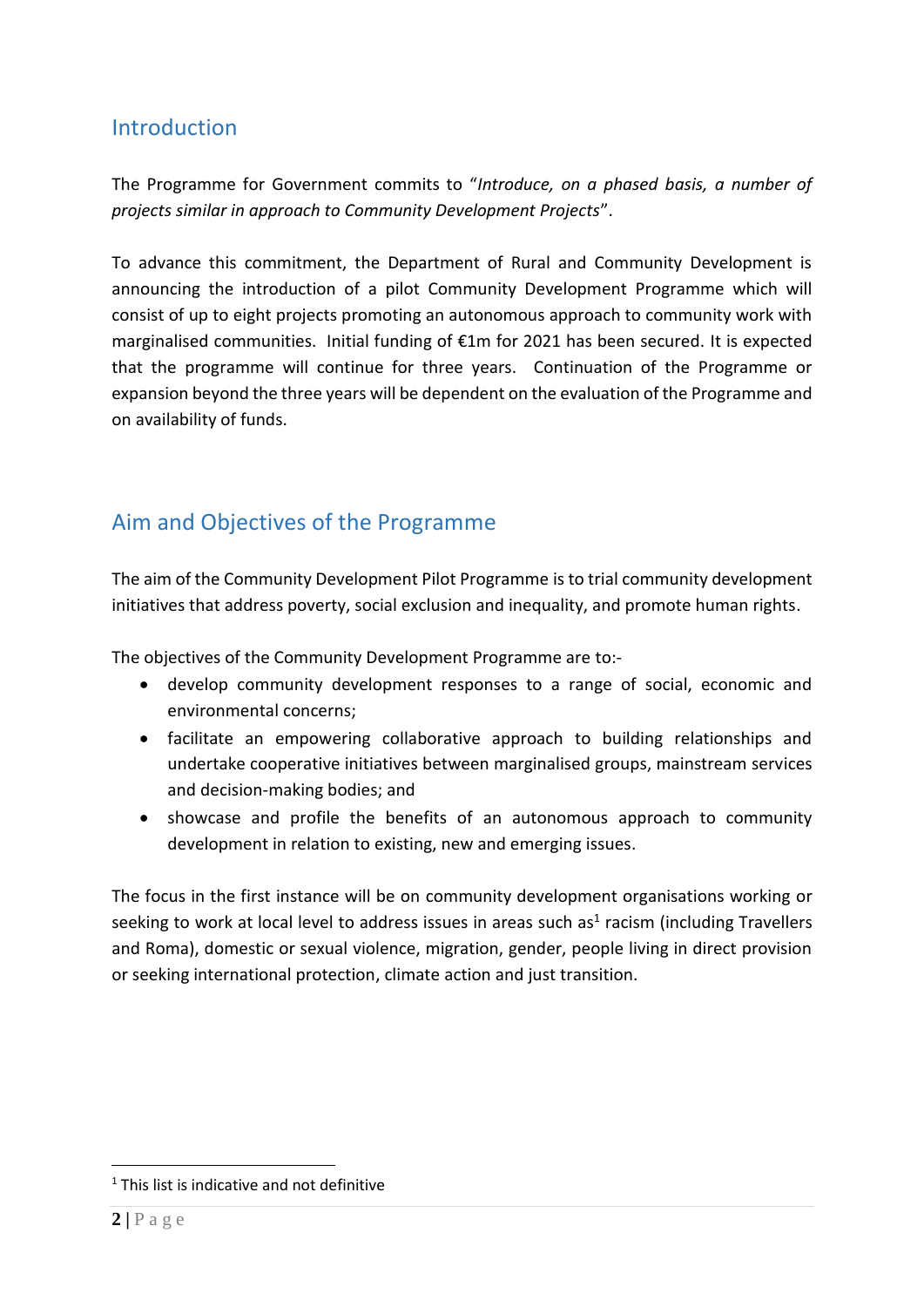## Eligibility Criteria

Those eligible to apply are community development organisations or groups that have a proven track record in community development based on the values outlined in *Sustainable, Inclusive and Empowered Communities: A five-year strategy to support the community and voluntary sector* and the *All Ireland Standards for Community Work,* and that

- have an established presence in their area and are able to demonstrate their achievements to date;
- work to address the issues experienced by marginalised communities;
- have a track record in collaboratively developing cross-sectoral initiatives;
- can demonstrate a commitment to the UN Sustainable Development Goals, including those with a climate action/just transition focus;
- can demonstrate how additional supports could help build their capacity and reach;
- can demonstrate good practice in corporate governance and financial management.

## Funding

An indicative allocation of  $E120 - E140k$  P/A is anticipated per organisation. Whilst initial funding has been secured for 2021 only, we would welcome applications that are provisionally planned for three years. The funding will cover the employment of qualified/experienced community development workers; programme costs; research and analysis; periodic review and evaluation. Capital costs, such as building related costs, will not be covered.

### Governance

A sub-group of the Cross-Sectoral Group<sup>2</sup> on Local and Community Development (CSG) will be established to take responsibility for the Programme at national level. Membership of the subgroup may be expanded to include individuals with specific expertise.

<sup>&</sup>lt;sup>2</sup> The Cross-Sectoral Group (CSG) was established to assist in developing the Sustainable, Inclusive and Empowered Communities: A five-year strategy to support the community and voluntary sector in Ireland 2019- 2024 and the group was reconstituted in 2019 to support the implementation of the Strategy. The CSG is made up of representatives from Central Government, Local Government, community development, local development, the community and voluntary pillar, academia and community and voluntary stakeholders. Amongst the membership are the Government Departments, Local Government, the ILDN, the Community and Voluntary Pillar, Community Work Ireland, National University of Ireland, and the PPN structure.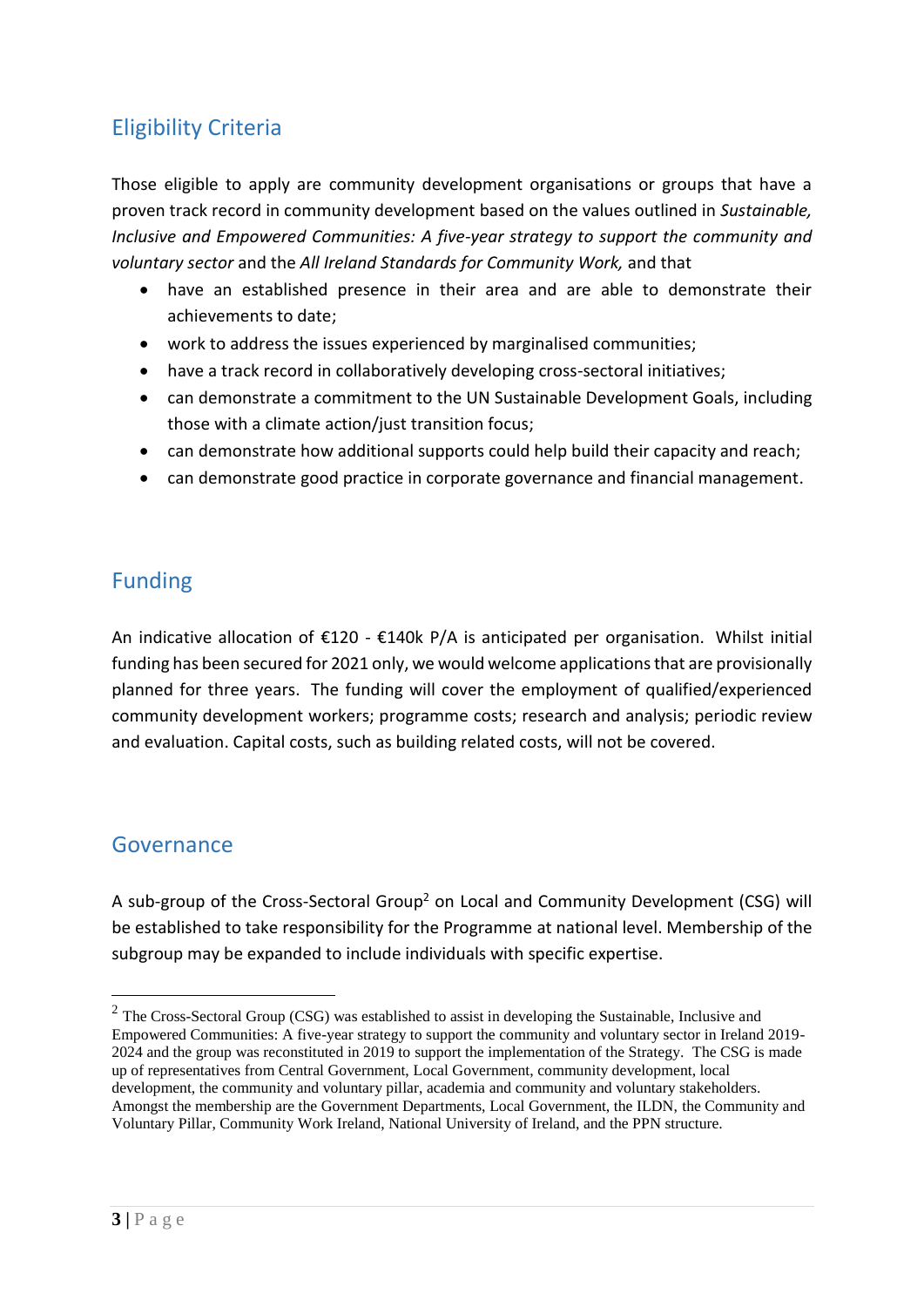An appropriate monitoring and evaluation framework to assess the impact and inform decisions on the future design and delivery of the Programme will be established. The subgroup, in overseeing the pilot, will design the evaluation process, and monitor and evaluate the performance of the pilot projects in accordance with the framework. Feedback will be provided to the CSG Subgroup on request. The success of the projects will inform the level of ambition to continue with and expand the programme.

At a local level, the Local Community Development Committee/Local Authority (LCDC/LA) will have oversight of the administration of funding in respect of the project(s) in their functional area. They will also provide support by introducing the organisations to other potential funders, helping to integrate the organisation with other bodies delivering similar services and facilitating networking. The pilot projects will present to their relevant LCDC for information purposes in the initial 12 months of funding and as agreed locally thereafter.

## Application Assessment

Successful projects will be selected by a panel established for that purpose chaired by the Department of Rural and Community Development and comprising, representatives from Pobal and nominees from Community Work Ireland and the ILDN.

Applications will be assessed and scored in accordance with the marking scheme set out below that reflect the pilot programme aim, objectives and eligibility criteria. Applications that do not meet the eligibility criteria will not be assessed or marked. Applicants must meet a minimum standard of at least 70% of the available marks in each category in order to be selected.

While the primary criteria for selection of projects will be based on the extent to which they reflect the programme objectives, as well as the quality of the application, consideration will be given to a number of other issues such as geographic/regional spread and the range of issues covered.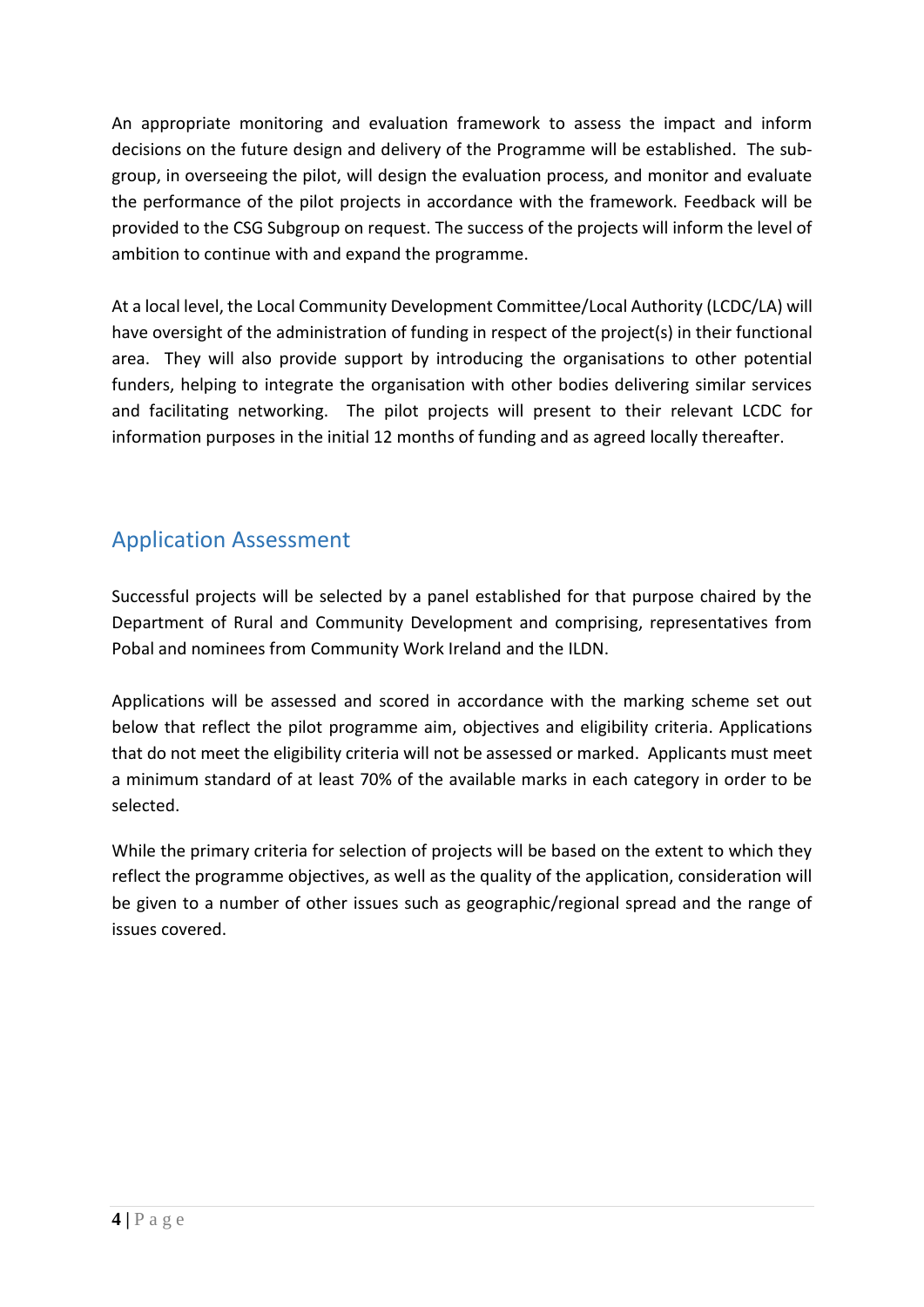| <b>Award Criteria</b>                                                                                         |                                                                                                    | <b>Marks</b>     |  |
|---------------------------------------------------------------------------------------------------------------|----------------------------------------------------------------------------------------------------|------------------|--|
|                                                                                                               |                                                                                                    | <b>Available</b> |  |
| <b>Relevant Experience</b>                                                                                    |                                                                                                    | 30               |  |
|                                                                                                               | The relevant experience, track record and achievements of the applicant in community               |                  |  |
|                                                                                                               | work and developing collaborative initiatives on a cross-sectoral basis with local<br>stakeholders |                  |  |
| <b>Corporate Governance and Financial Management</b>                                                          |                                                                                                    |                  |  |
| Adequacy of governance arrangements to manage scale of funding and financial<br>viability of the organisation |                                                                                                    |                  |  |
|                                                                                                               | Capacity to manage the project in line with public funding principles (outlined<br>overleaf)       |                  |  |
|                                                                                                               | Capacity to collect, maintain and report monitoring information                                    |                  |  |
| <b>Fit with Programme Objectives</b>                                                                          |                                                                                                    | 20               |  |
| How well the project would meet the objectives of the pilot<br>$\bullet$                                      |                                                                                                    |                  |  |
| $\bullet$                                                                                                     | How sustainable the impact of the proposed project would be for the target                         |                  |  |
|                                                                                                               | groups on completion of the pilot                                                                  |                  |  |
| <b>Strength of Proposal</b><br>30                                                                             |                                                                                                    |                  |  |
|                                                                                                               | Quality of proposal and approach showing                                                           |                  |  |
|                                                                                                               | Evidence of need                                                                                   |                  |  |
|                                                                                                               | How the planned activities will improve services                                                   |                  |  |
|                                                                                                               | Clear attainable and measureable targets<br>-                                                      |                  |  |
|                                                                                                               | Anticipated outcomes for participants                                                              |                  |  |
|                                                                                                               | How well the proposed engagement strategies with selected target groups are                        |                  |  |
|                                                                                                               | displayed                                                                                          |                  |  |
|                                                                                                               | The quality of project outcomes                                                                    |                  |  |
| <b>Value for Money</b><br>10                                                                                  |                                                                                                    |                  |  |
|                                                                                                               | Quality of the outcomes for the proposed budget                                                    |                  |  |
|                                                                                                               | Clear and well-structured budget                                                                   |                  |  |
|                                                                                                               | Costs are in line with market norms                                                                |                  |  |

## Pilot Programme Evaluation

An evaluation framework for the programme will be developed and will be evaluated against the following:-

- levels of engagement of the target communities with the project structures, processes and decision-making at all levels of the project;
- the overall impact of the project on the issue or community;
- extent and range of responses to issues identified and pursued;
- extent of the increased access to and outcomes from mainstream services;
- levels of innovation in collaborative initiatives.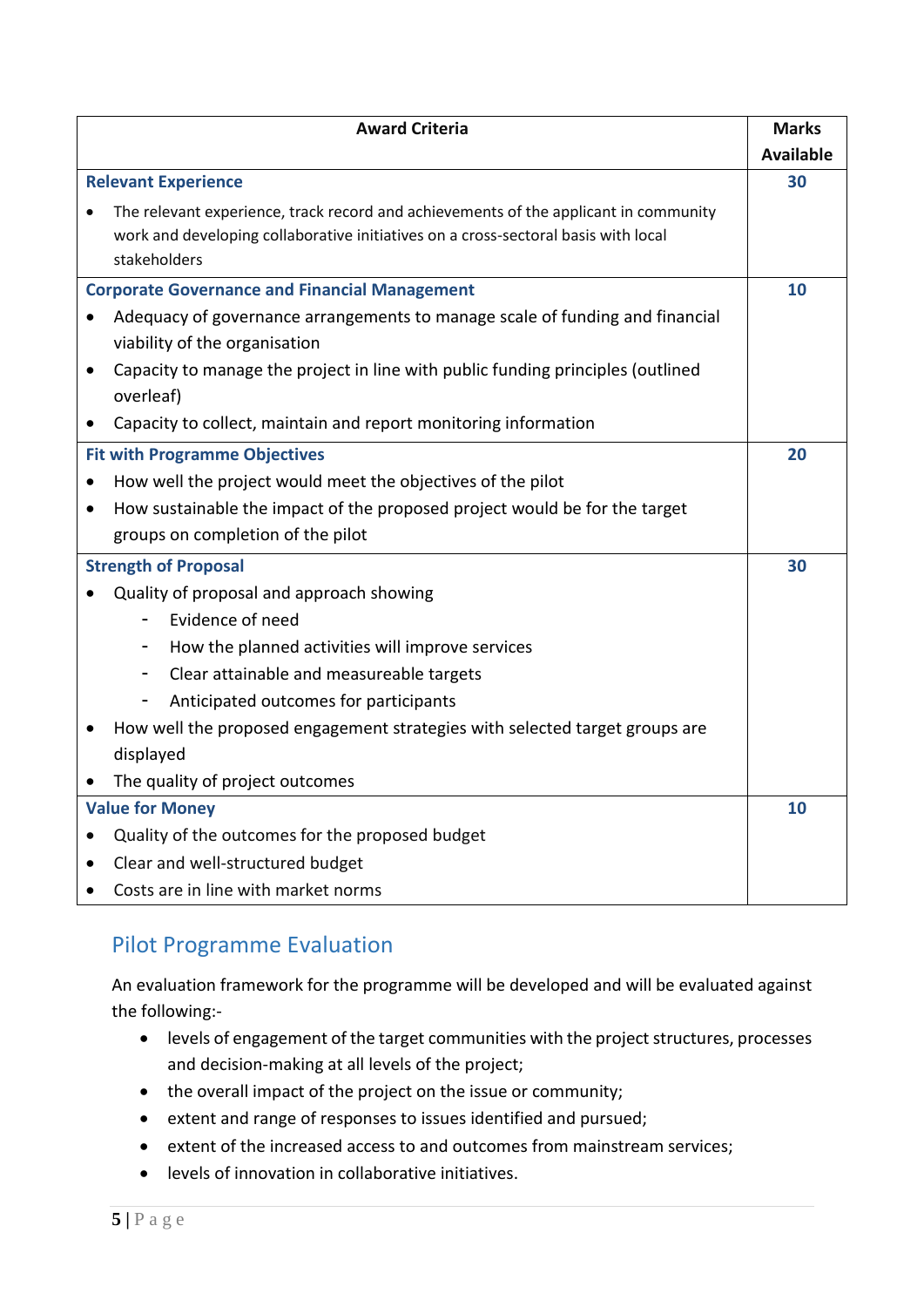#### *This Statement should be brought to the attention of every grant receiving body*

**If you are in receipt of Public Funding you should**

| Clarity                                                                                                                                                                                                                                                                                                                                                                     | Governance                                                                                                                                                                                                                                                                                                                                                                                                                                                                                                              |  |
|-----------------------------------------------------------------------------------------------------------------------------------------------------------------------------------------------------------------------------------------------------------------------------------------------------------------------------------------------------------------------------|-------------------------------------------------------------------------------------------------------------------------------------------------------------------------------------------------------------------------------------------------------------------------------------------------------------------------------------------------------------------------------------------------------------------------------------------------------------------------------------------------------------------------|--|
| Understand the purpose and conditions of<br>the funding and the outputs required<br>Apply funding only for the business<br>purposes for which they were provided<br>Apply for funding drawdown only when<br>required for business purposes<br>Seek clarification from the grantor where<br>٠<br>necessary - on use of funds, governance<br>and accountability arrangements. | Ensure appropriate governance arrangements<br>are in place for:<br>oversight and administration of funding<br>$\bullet$<br>control and safeguarding of funds from<br>$\bullet$<br>misuse, misappropriation and fraud<br>accounting records which can provide, at<br>$\bullet$<br>any time, reliable financial information on<br>the purpose, application and balance<br>remaining of the public funding<br>Accounting for the amount and source of<br>the<br>funding,<br>its<br>application<br>and<br>outputs/outcomes. |  |
| <b>Value for Money</b><br>Be in a position to provide evidence on<br>effective use of funds<br>value achieved in the application of funds<br>avoidance of waste and extravagance                                                                                                                                                                                            | <b>Fairness</b><br>Manage public funds with the highest<br>degree of honesty and integrity<br>Act in a manner which complies with<br>$\bullet$<br>relevant laws and obligations (e.g. tax,<br>minimum wages)<br>Procure goods and services in a fair and<br>transparent manner<br>Act fairly, responsibly and openly in your<br>dealings with Grantors                                                                                                                                                                  |  |